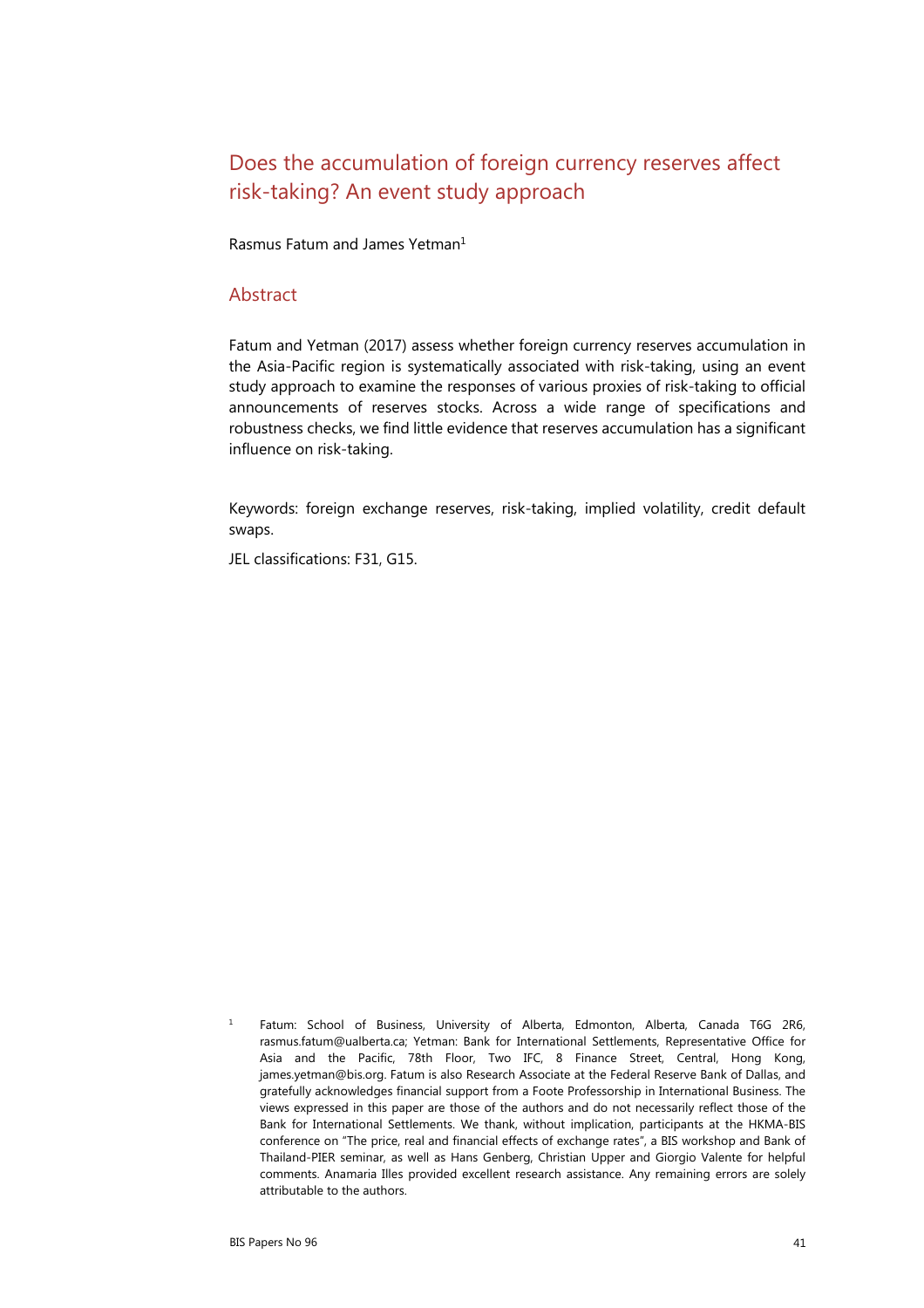# 1. Introduction

The massive accumulation of foreign currency reserves across economies in the Asia-Pacific region is now well known, and the cost of holding large stocks of foreign exchange reserves has been extensively discussed.<sup>2</sup> In this paper, we summarise our work (Fatum and Yetman (2017)), which seeks to add to the discussion by assessing whether reserves accumulation in the Asia-Pacific region is systematically associated with changes in private sector risk-taking within the economy where the accumulation is taking place. $3$ 

To motivate the importance of this research, suppose that a central bank were to accumulate foreign exchange reserves for the purpose of being able to provide emergency foreign currency funding in the event of significant financial stress. If the act of accumulating, or holding, a large stock of reserves had the effect of encouraging greater risk-taking, then this would work against the intended purpose of the accumulation: the very act of holding those reserves would increase the likelihood that they would need to be deployed at some point. The alternative scenario – where reserves accumulation does not have such undesirable side effects – would support the view that reserves stocks can be used to provide meaningful insurance against shocks. In either case, the results would have important implications for central bank policies, to be considered along with all the existing discussion surrounding the trade-offs of holding foreign currency reserves.<sup>4</sup>

To address this research question, Fatum and Yetman (2017) carry out a countryspecific daily data event study analysis of whether official announcements of reserves stocks influence risk-taking. We focus on 10 Asia-Pacific economies (Australia, China, Hong Kong SAR, Indonesia, Japan, Korea, Malaysia, the Philippines, Singapore and Thailand) over a sample period beginning in the early-mid 2000s (depending on data availability for each economy) until approximately the end of 2016.

Our primary proxy for risk-taking is the implied volatility of out-of-the-money currency options, both calls and puts, at two different horizons (one month and 12 months). We also consider other, less direct, proxies (CDS spreads on sovereign US dollar-denominated bonds and equity price indices).

Events are defined as the announcement relative to some alternative, which would ideally represent market expectations of the announcement. Where expectations are available, we utilise these. But generally they are not available. Therefore we consider both the prior announcement and projected reserves (from a simple projection model) as alternatives to compare reserves announcements against.

Our baseline results, as well those from a large set of robustness analyses, suggest that reserves accumulation does not exert a significant influence on risktaking. We therefore conclude that, while excessive reserves accumulation might be

 $\overline{2}$ See, for example, Filardo and Yetman (2012) and Park and Estrada (2009).

<sup>3</sup> We use the term "risk-taking" to mean the willingness to take on currency risk. We do not attempt to distinguish between whether a change in risk-taking is because of changed expectations about the direction of the exchange rate, the expected volatility of the exchange rate or the associated risk premium.

<sup>4</sup> See ECB (2006) for an excellent overview of the more traditional costs associated with large foreign currency reserves holdings.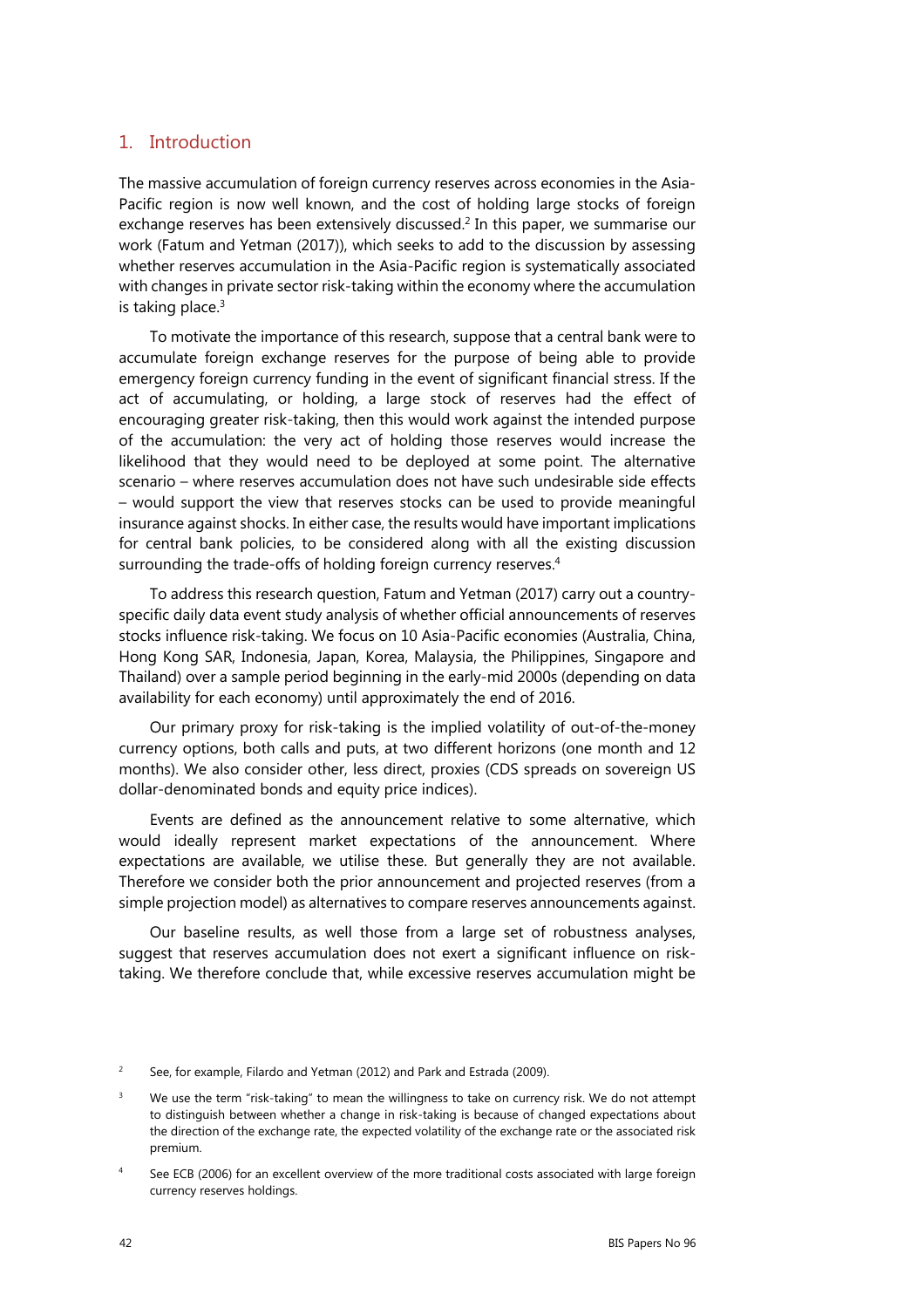costly for reasons already acknowledged in the literature, any additional indirect costs via a risk-taking channel are likely to be small.

The rest of this summary is organised as follows. Section 2 outlines the macroeconomic context of the study and summarises previous studies of particular relevance. Section 3 details the empirical methodology and describes the data. Section 4 presents the results. Section 5 concludes.

## 2. Context and previous results

#### 2.1 Macroeconomic context

Underlying this research question about the possible effects of a build-up of foreign exchange reserves on risk-taking is the massive stocks of reserves across economies in the Asia-Pacific region. Graph 1 displays total foreign exchange reserves as a share of GDP for 10 major Asia-Pacific economies that Fatum and Yetman (2017) study and, for comparison, for three major economies from outside the region, as of the end of 2016. What is clear from the graph is that reserves in the region are large, in both absolute and relative terms. They exceed 20% of GDP for eight regional economies, and are more than 80% of GDP for Singapore and Hong Kong.



Sources: CEIC; Datastream; IMF, *International Financial Statistics*; national data.

Another remarkable feature of the Asian reserves data is the importance of foreign exchange reserves' growth in accounting for changes in the overall size of central bank balance sheets. For many regional economies, foreign exchange reserves growth is responsible for virtually all of the increase in balance sheet size in the region over the past decade, but very little of it for those same economies from other regions displayed above (Graph 2).

Our research question is whether this accumulation of reserves might have had unintended consequences on private sector risk-taking. High levels of reserves may be perceived to reduce the cost of currency mismatches, for example if market participants view reserves as providing a form of insurance, since the central bank can use them to stabilise exchange rates in the event of sharp depreciation pressures. This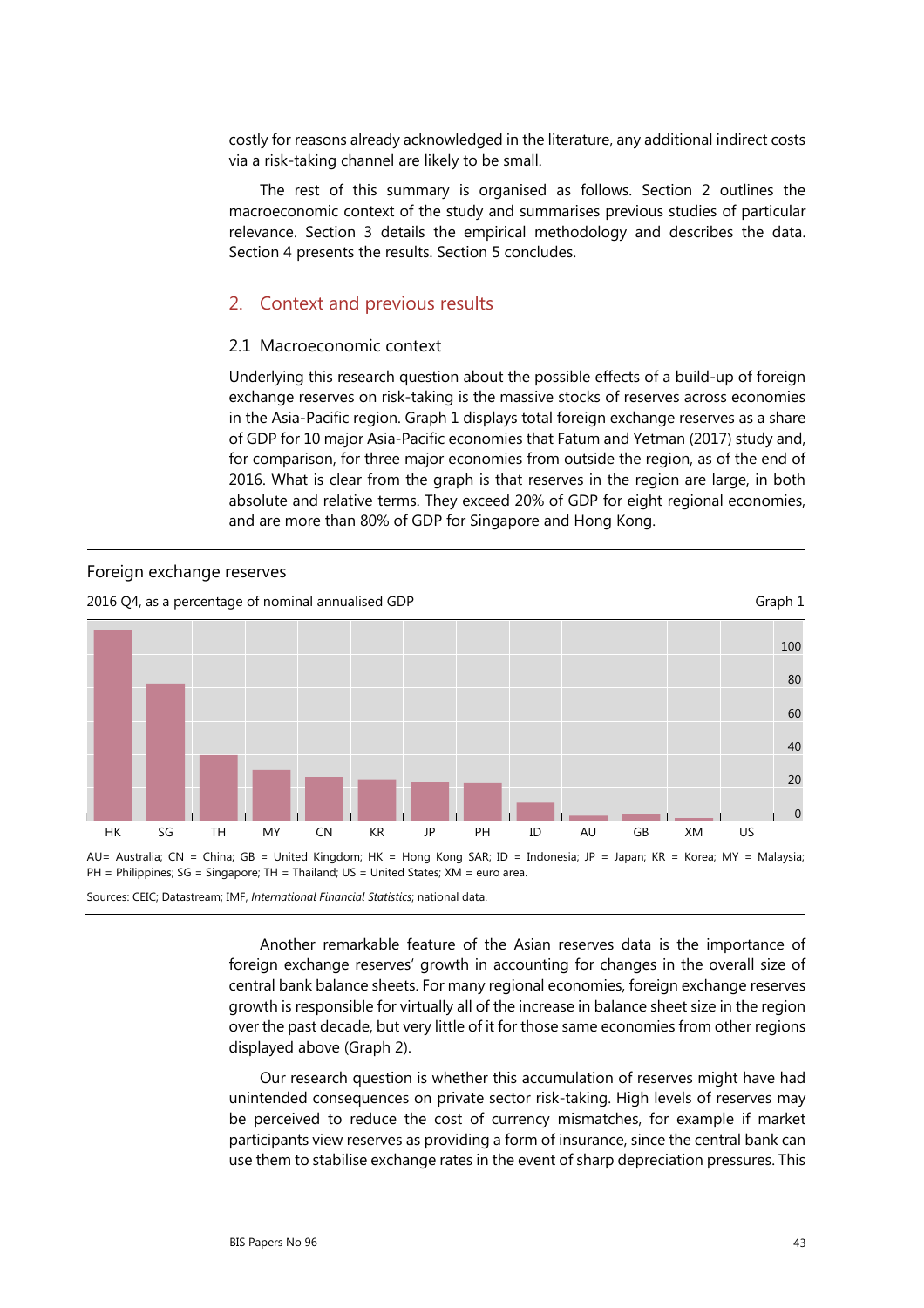could increase the willingness by market participants to take on unhedged foreign currency liabilities on their balance sheets.

A circumstance where reserves may seem particularly likely to encourage such risk-taking is where the central bank has used reserves to act as a provider-of-foreigncurrency-liquidity-of-last-resort in the past, and may therefore be expected to do so again in future. For example, many central banks used either their own reserves or the proceeds of swaps with the US Federal Reserve or other central banks during the 2007–09 crisis to alleviate dislocations in FX markets (Jara et al (2009); Baba and Shim  $(2014)$ .<sup>5</sup>



Change in the composition of central bank assets in ACC economies, 2006–16

Source: IMF, *International Financial Statistics*.

#### 2.2 Existing evidence

Fatum and Yetman (2017) build on existing literature modelling and documenting possible links between reserves accumulation and risk-taking. For example, Chutasripanich and Yetman (2015) use simulations of a simple model to illustrate how intervention intended to limit exchange rate volatility can increase the level of speculative activity of risk-averse speculators, and may hence be counterproductive. Caballero and Krishnamurthy (2000) show that reserves accumulation, and associated sterilisation operations, can have important (and perhaps counterproductive) effects on capital flows and risks. Caballero and Krishnamurthy (2004) argue that foreign

<sup>1</sup> For United Kingdom, *net* claims on central government instead of claims on government and public enterprises.

5 Baba and Shim (2010, 2014) find that, in the case of Korea, auctioning off the proceeds of swaps with the US Federal Reserve was more effective than the use of own reserves in alleviating currency market dislocations, and postulate that this may be because the former did not result in a reduction in the level of reserves, and hence did not reduce market confidence.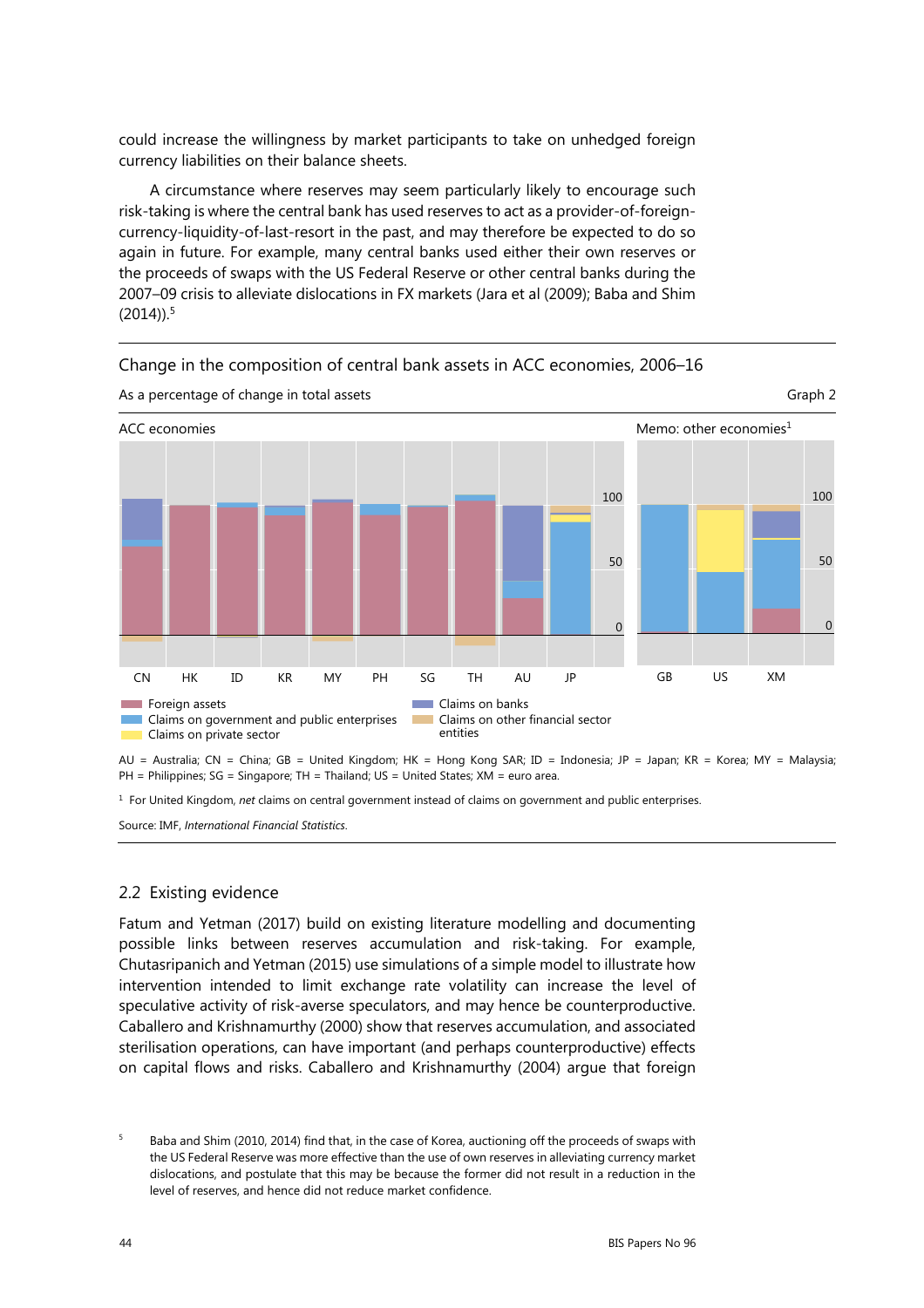exchange intervention policies limit the development of domestic financial markets and so contribute to the underinsurance of foreign currency risks. Burnside et al (2004) illustrate how implicit guarantees to banks' foreign creditors (which reserves can be used to provide) can be a root cause of self-fulfilling twin banking-currency crises. The existence of the guarantees encourages banks to take unhedged foreign currency exposures, and to then renege on these in the event of an exchange rate devaluation.

In terms of empirical evidence, Cook and Yetman (2012) report that higher foreign exchange reserves appear to provide banks with insurance against exchange rate shocks, in that their equity prices become less sensitive to exchange rate movements. Sengupta (2010) finds that reserves accumulation appears to lead to greater currency risk-taking (in terms of a higher level of dollar-denominated debt) in the corporate sector in Latin America based on data for 1,500 firms in six Latin American economies. In contrast, Berkman and Cavallo (2009) report mixed evidence of the direction of causality: while economies with high levels of liability dollarisation tend to have more active exchange rate stabilisation operations, floating exchange rates do not result in de-dollarisation in their sample. Meanwhile Ismailescu and Phillips (2015) find that high levels of foreign exchange reserves are associated with less trading of sovereign CDS in a sample of 41 countries, which could reflect less efforts being taken to insure against currency risks. Relatedly, Amstad and Packer (2015) report a positive relationship between the stock of foreign exchange reserves in Asian economies and credit ratings on foreign currency debt, which may be expected to translate into a lower cost of taking on foreign currency exposures for many borrowers.

The increase in risk-taking could, in principle, lie in the countries who are the recipients of the reserves flows rather than in the source, especially if reserves accumulation influences asset prices. The reserves are held in terms of foreign currency-denominated assets and this could depress interest rates elsewhere, encouraging increased risk-taking. Along this line, Gerlach-Kristen et al (2016) report that, during the 2003–04 period, official Japanese purchases of foreign exchange appear to have lowered long-term interest rates in the United States and, to a lesser extent, in other major advanced economies (including Japan) as well. However, the question of any effects outside of the accumulating economy is beyond the scope of Fatum and Yetman (2017).

# 3. Empirical methodology

The research question could be addressed in different ways. One possibility would be to include the stock of reserves in an otherwise well specified empirical model, and test to see if the reserves stocks have any significant effect on macroeconomic variables of interest (GDP, inflation, investment etc) at some horizon based on typical macroeconomic frequencies (quarterly or annual). We first examined this possibility, but found that the results were inconclusive. This was not completely surprising, given that reserves stocks are a slow-moving series and any effect is likely to be buried within all the other shocks and propagation processes affecting the economy.

An event study involves taking a complementary approach. It entails asking about a very short-term effect of a very specific event. Because of the high frequency, evidence of an effect is typically sought from financial market variables that might be directly affected. These may be proxies for the effect one is seeking to identify. A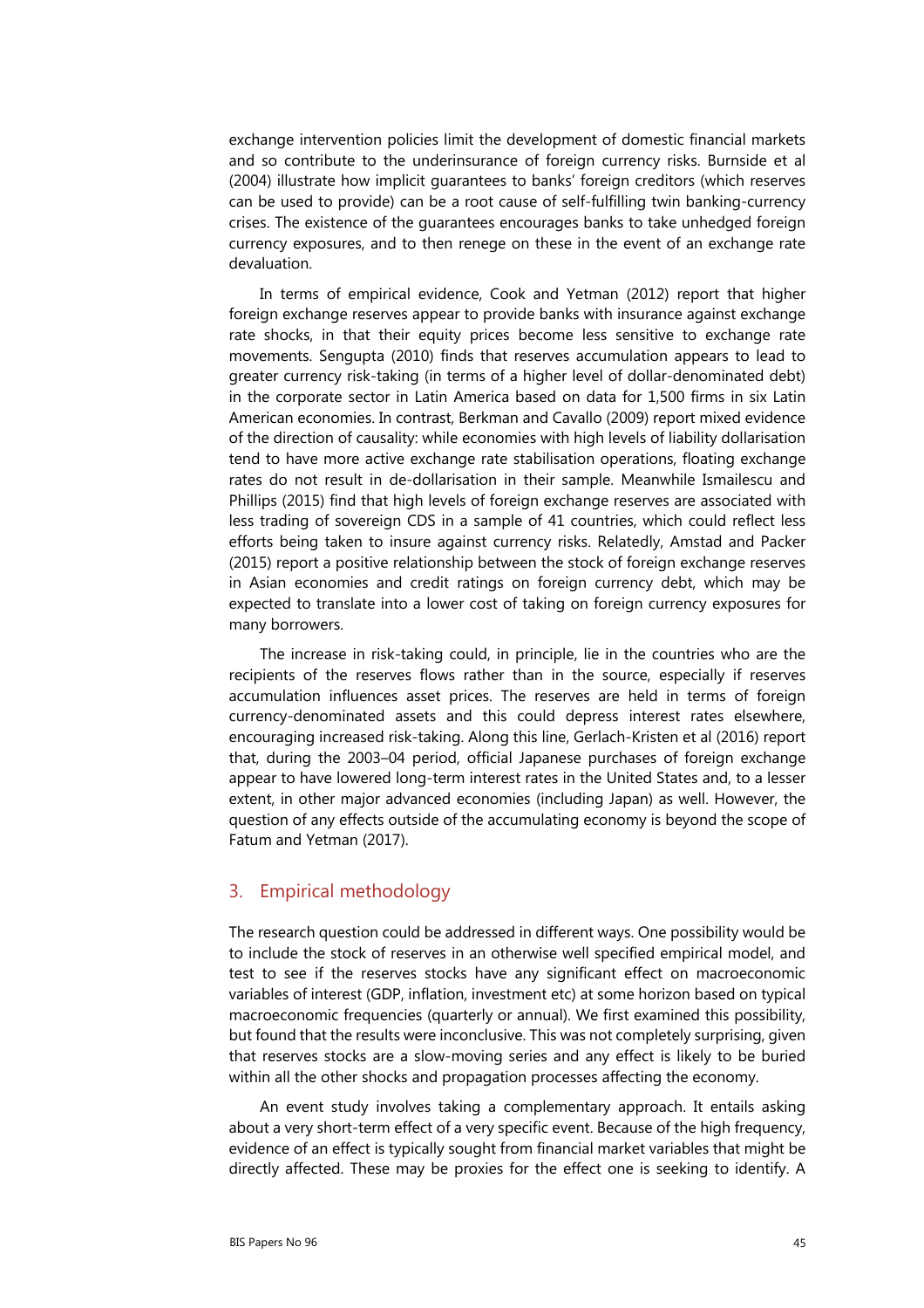change in the market price that coincides with the event is assumed to be driven primarily by the event, rather than other factors. The narrower the event window within which the effect is measured, the more likely this is to be the case. Given a sufficiently large number of events, event studies can have very high power to test hypotheses about the effects of the events.

In order to perform an event study, it is important to ensure that the timing of the event variable and response variable are correctly aligned, especially when financial market data are being drawn from different markets with varying opening and closing times, and some markets may be affected by daylight-saving time. In some cases, using daily frequency data (as in Fatum and Yetman (2017)) data for either the announcements or the response variables may need to be lagged by one day to ensure that the data are correctly synchronised.

In the context of the effects of reserves on risk-taking, one concern is that any correlation might reflect reverse causality: central banks increasing reserves in response to growing risk-taking activity. An event study is an effective way to address this concern, for three related reasons. First, it looks at the effects around the time of the announcement of reserves, rather than when any associated intervention in foreign exchange markets takes place, so any direct effects of central bank actions on proxies of risk-taking are likely to have occurred outside of the event windows. Second, if there was some common factor that was fuelling a change in our risktaking measure and the change in reserves, this is unlikely to occur just at the time of the announcement. Third, for most tests it is possible to compare the behaviour of a variable in a pre-event window with a post-event window, which reduces the effect of any conflating factors that affect both windows – which is analogous to the use of fixed effects in panel regression contexts.

One important channel through which foreign exchange reserves may influence risk-taking is by reducing the perceived risks associated with exchange rate exposures. In that case, we would expect the cost of insuring against exchange rate changes to vary systematically with changes in the known level of foreign exchange reserves. Fatum and Yetman (2017) thus use the cost of insuring against exchange rate changes vis-à-vis the US dollar as a measure of risk-taking. We consider four measures of this: the implied volatility of each of calls and puts, at one-month and 12-month horizons. The precise measures used are based on 25-delta options which are out-of-the-money, to the extent that a given change in the exchange rate results in approximately 25% of that change in the value of the options. The implied volatility of currency options have previously been used to consider the effects of central bank foreign exchange intervention, including in Bonser-Neil and Tanner (1996) and Disyatat and Galati (2007).

One feature of the analysis is the examination of the implied volatility of calls and puts separately since, depending on the mechanism at work, one could expect to see a different link between either and risk-taking. Calls may be used to insure against exchange rate appreciation, and puts to insure against exchange rate depreciation. The implied volatility is a measure of the cost of taking out such insurance. On the one hand, if an increase in the level of reserves is perceived to reduce the risk of a large exchange rate depreciation more than appreciation, since the central bank can use those reserves to counter depreciation pressures, we might expect to find a stronger link between reserves and the implied volatility of puts than calls. On the other hand, if an increase in the level of reserves is thought to reflect active intervention to prevent exchange rate appreciation, and this pattern of intervention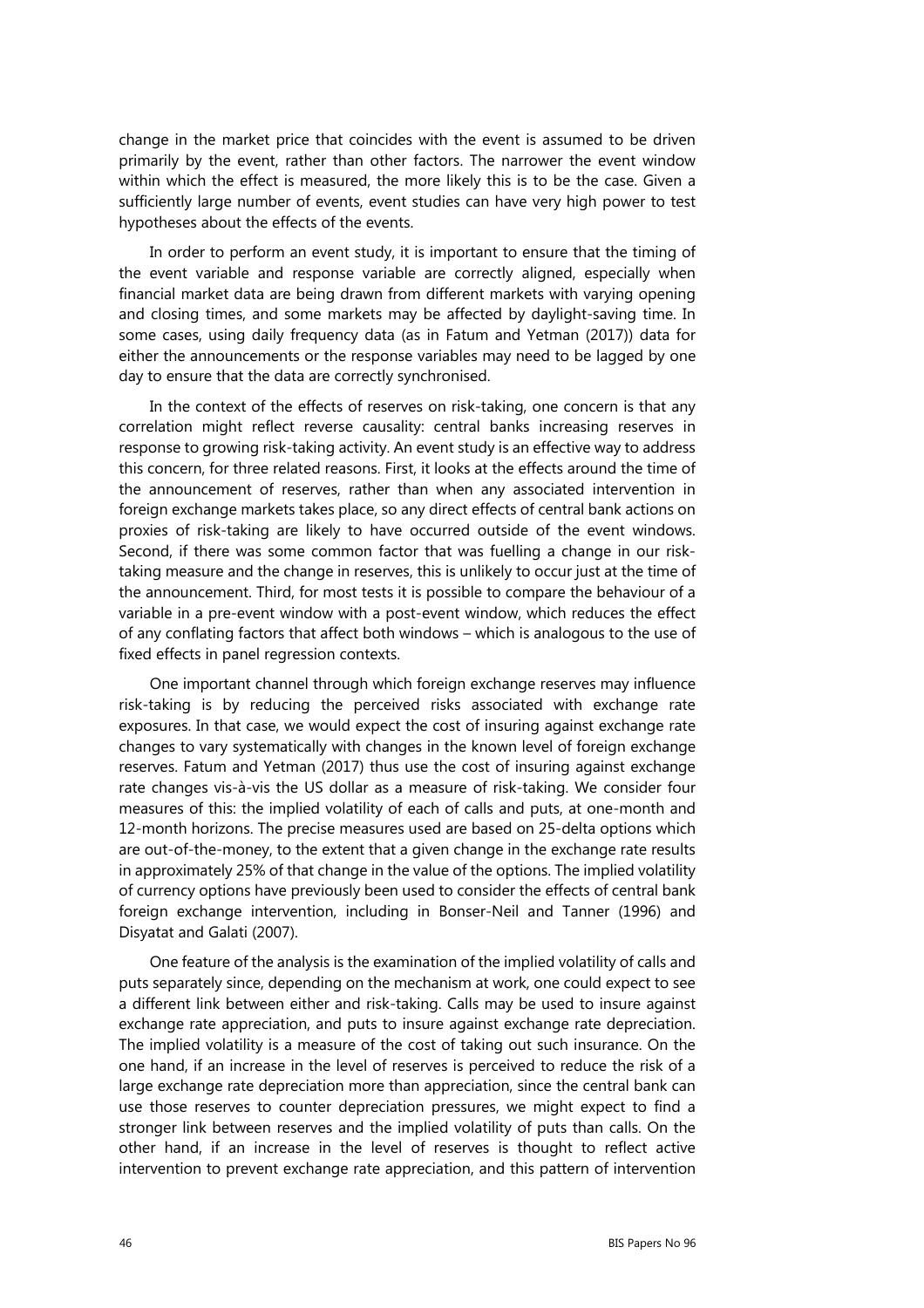is expected to persist into the future, then this may act as a bound on expected appreciation risks and so reduce the cost of insuring against appreciations more than it does the cost of depreciations. In that case, the link between reserves and the implied volatility of calls may be stronger than that of puts.

Fatum and Yetman (2017) consider four different tests of the effects of reserves on risk-taking, following the approach taken in Fatum (2000) and Fatum and Hutchison (2003). The first is the direction criterion test, which assesses if the response variable (the proxy for risk-taking) moves in the direction consistent with the reserves announcement during the post-event window. The null hypothesis for this test is that reserves have no influence on risk-taking. Thus the probability of observing an event consistent with the direction criterion is the same as observing an event that is not consistent with the direction criterion. That is, under the null hypothesis, the probability of either outcome is 0.5. The test essentially counts up the number of events that go the "right" way and compares that with the number that would be expected if the probability for each one was 50%. The probability density function and cumulative density function for this test are based on the binomial distribution.

The second test is the reversal criterion test, which focuses on the subset of events where the announcement goes in the direction opposite to what might have been expected, based on the direction of the response variable in the pre-event window. The number of successes in this test is the number of such events where the direction changes in the post-event window. For example, if risk-taking declines in the pre-event window and the reserves announcement indicates an increase in reserves, we would record a success if risk-taking rises in the post-event window. In this case, the number of successes is compared with the proportion of changes in direction between pre- and post-windows around non-events.

The third test is the smoothing criterion test, which is a less stringent version of the second test. Here, an event is recorded as a success if, in the post-event window, the response variable moves in the direction predicted by the reserves announcement, without it necessarily changing direction. So, if the measure of risktaking in the pre-event window increased, and then the reserves announcement was positive, did risk-taking increase by less or decline in the post-event window (a success) or increase by more (a failure)? Again, this is compared with the analogue constructed from windows around periods when there are no events.

Finally, a fourth test, the information criterion, assesses whether reserves announcements have any information content at all. If they do, then the absolute size of the change in the measure of risk-taking in the post-event window should be larger than in the pre-event window. But, if they do not, then an increase in the absolute size of the change should be no more likely than a decrease. As with all the other tests, the evidence can be assessed against the binomial distribution.

#### 4. Results

Table 1 contains the baseline results from Fatum and Yetman (2017), based on twoday windows where the event (the announcement of reserves) falls in the first day of the post-event window (except for one-day windows for Thailand, due to the very high frequency of announcements) and the announcement is measured relative to the previous announcement. We conduct the tests outlined in the above section for each economy, one at a time. As is conventional, asterisks indicate statistical significance at the 5% (\*\*) or 1% (\*\*\*) level.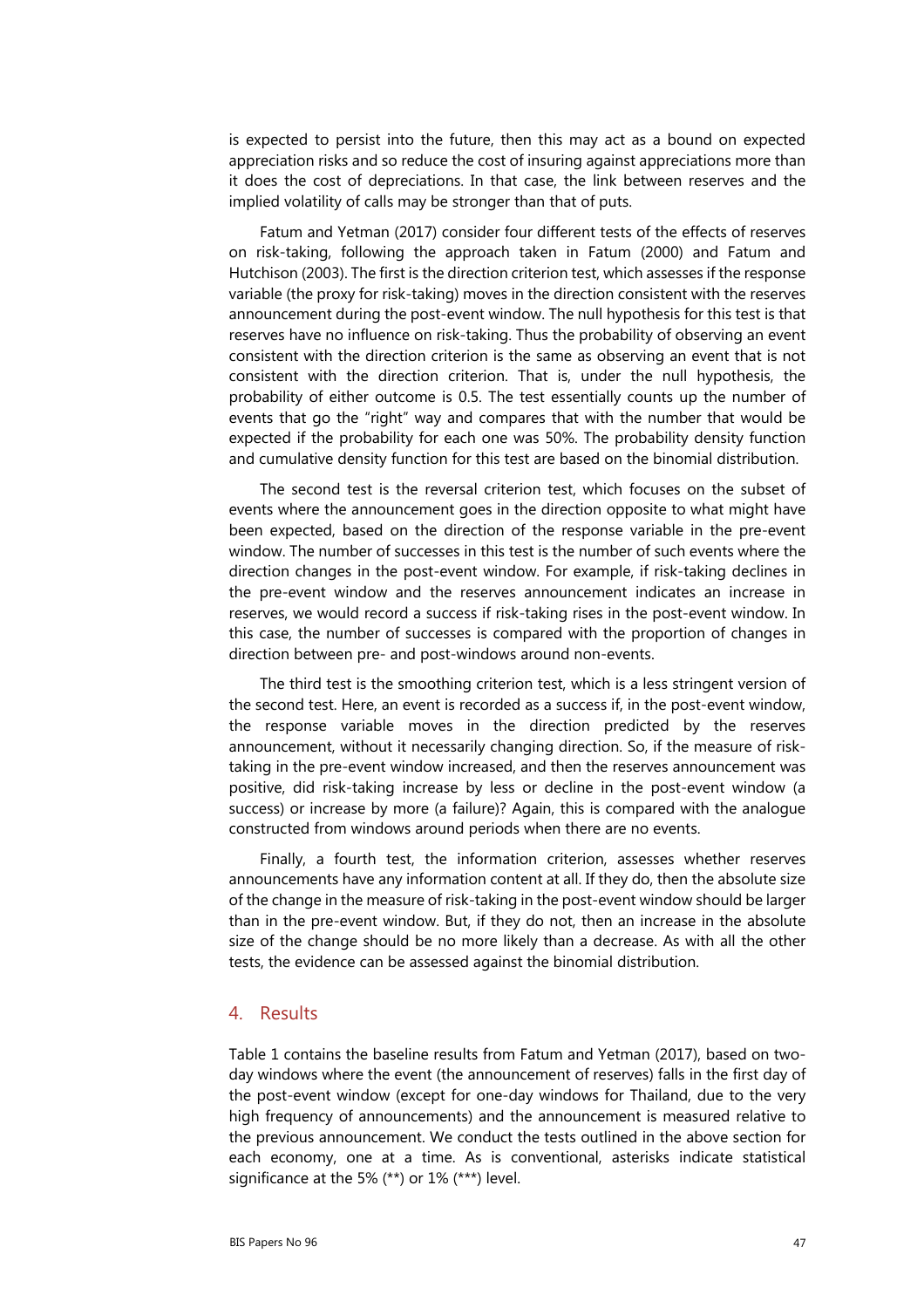The key thing to note is the lack of statistically significant results. Indeed, across 160 tests in all, there are a total of only five rejections of the null hypothesis based on 5% critical values, which is below the level of rejections that one would expect by chance in the event that there is no relationship at all, simply due to Type I errors.

Fatum and Yetman (2017) then go on to try many variations on the event study, and report essentially the same results in each case. We vary the window length (one, two or three days), whether the event falls in the first day of the post-event window or between the two windows, examine CDS spreads and equity prices, measure the announcement relative to either market expectations or projected reserves, test the opposite results (that reserves reduce rather than increase risk-taking), focus on the post-crisis period, split the sample based on the direction of change of either the exchange rate or reserves, or the size of the change in reserves, and run event regressions.

The greatest evidence for a positive effect of reserves accumulation on risktaking comes from sovereign CDS spreads: the overall rejection rate at the 5% level is around 13%. However, CDS spreads are a very indirect measure of currency risktaking, and may be affected by other factors, such as fiscal solvency. Across all the other robustness checks we examine, we get the same essential results as reported above for the base results.

One particularly intriguing set of results comes from reversing the hypotheses, and testing whether reserves accumulation reduces risk-taking. Here we actually find more evidence in favour of the opposite hypotheses than for the original ones.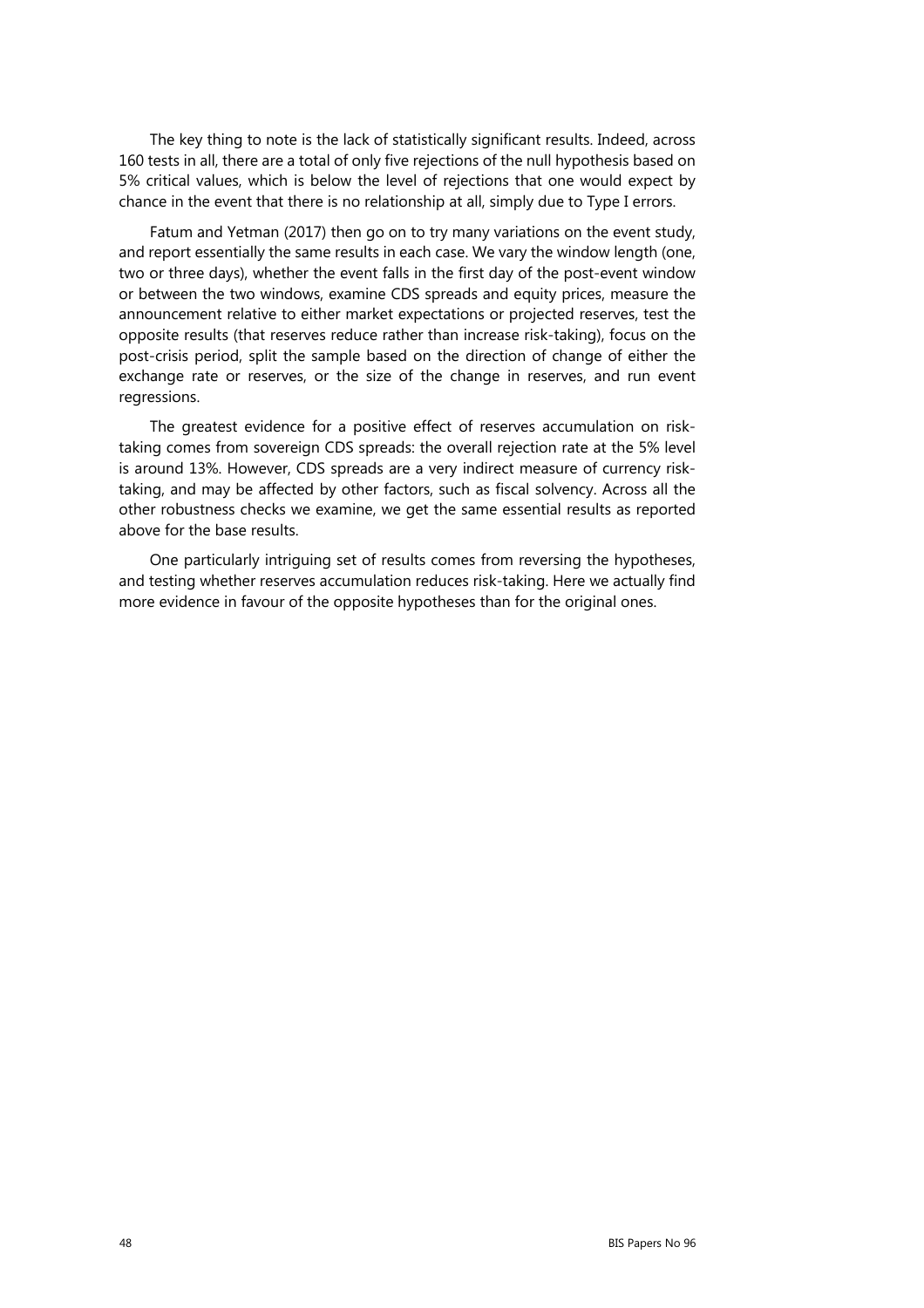|                |       | Implied vol  |      | Implied vol |      | Implied vol                             |      | Implied vol |       | Implied vol |       | Implied vol |      | Implied vol |      | Implied vol                |      |  |
|----------------|-------|--------------|------|-------------|------|-----------------------------------------|------|-------------|-------|-------------|-------|-------------|------|-------------|------|----------------------------|------|--|
|                |       | 1-month call |      | 1-month put |      | 12-month call 12-month put 1-month call |      |             |       |             |       | 1-month put |      |             |      | 12-month call 12-month put |      |  |
|                |       | Events Non   |      | Events Non  |      | Events Non                              |      | Events Non  |       | Events Non  |       | Events Non  |      | Events Non  |      | Events Non                 |      |  |
| Test           |       |              |      |             |      | Australia                               |      |             | China |             |       |             |      |             |      |                            |      |  |
| 1              | Yes   | 67           |      | 69          |      | 67                                      |      | 67          |       | 24          |       | 26          |      | 28          |      | 26                         |      |  |
|                | No    | 51           |      | 48          |      | 50                                      |      | 50          |       | 35          |       | 33          |      | 30          |      | 32                         |      |  |
|                | p-val | 0.08         |      | $0.03**$    |      | 0.07                                    |      | 0.07        |       | 0.94        |       | 0.85        |      | 0.65        |      | 0.82                       |      |  |
| $\overline{2}$ | Yes   | 33           | 1462 | 32          | 1374 | 30                                      | 1292 | 26          | 1259  | 14          | 1467  | 16          | 1469 | 16          | 1432 | 13                         | 1459 |  |
|                | No    | 21           | 1255 | 21          | 1566 | 21                                      | 1425 | 26          | 1458  | 14          | 1541  | 14          | 1539 | 16          | 1576 | 20                         | 1549 |  |
|                | p-val | 0.17         |      | 0.19        |      | 0.07                                    |      | 0.35        |       | 0.52        |       | 0.38        |      | 0.46        |      | 0.89                       |      |  |
| 3              | Yes   | 43           | 2084 | 42          | 2073 | 43                                      | 1979 | 37          | 1969  | 22          | 2222  | 24          | 2237 | 26          | 2196 | 22                         | 2203 |  |
|                | No    | 11           | 614  | 11          | 623  | 8                                       | 651  | 15          | 672   | 6           | 693   | 6           | 671  | 6           | 678  | 11                         | 666  |  |
|                | p-val | 0.41         |      | 0.42        |      | 0.09                                    |      | 0.77        |       | 0.49        |       | 0.44        |      | 0.34        |      | 0.94                       |      |  |
| 4              | Yes   | 58           |      | 56          |      | 55                                      |      | 60          |       | 26          |       | 28          |      | 25          |      | 31                         |      |  |
|                | No    | 62           |      | 64          |      | 64                                      |      | 60          |       | 33          |       | 31          |      | 33          |      | 26                         |      |  |
|                | p-val | 0.68         |      | 0.79        |      | 0.82                                    |      | 0.54        |       | 0.85        |       | 0.70        |      | 0.88        |      | 0.30                       |      |  |
| Test           |       |              |      |             |      | <b>Hong Kong</b>                        |      |             |       | Indonesia   |       |             |      |             |      |                            |      |  |
| $\mathbf{1}$   | Yes   | 73           |      | 73          |      | 68                                      |      | 76          |       | 78          |       | 82          |      | 79          |      | 81                         |      |  |
|                | No    | 62           |      | 62          |      | 68                                      |      | 60          |       | 75          |       | 71          |      | 73          |      | 71                         |      |  |
|                | p-val | 0.20         |      | 0.20        |      | 0.53                                    |      | 0.10        |       | 0.44        |       | 0.21        |      | 0.34        |      | 0.23                       |      |  |
| $\overline{2}$ | Yes   | 37           | 1199 | 37          | 1202 | 31                                      | 1160 | 33          | 1169  | 27          | 986   | 33          | 1058 | 31          | 1012 | 38                         | 1062 |  |
|                | No    | 30           | 1358 | 34          | 1355 | 43                                      | 1397 | 38          | 1388  | 29          | 1227  | 28          | 1155 | 32          | 1202 | 34                         | 1152 |  |
|                | p-val | 0.11         |      | 0.23        |      | 0.76                                    |      | 0.49        |       | 0.34        |       | 0.20        |      | 0.33        |      | 0.24                       |      |  |
| 3              | Yes   | 56           | 1808 | 52          | 1801 | 59                                      | 1784 | 56          | 1795  | 43          | 1538  | 48          | 1589 | 45          | 1559 | 59                         | 1567 |  |
|                | No    | 11           | 449  | 19          | 464  | 15                                      | 470  | 15          | 463   | 13          | 522   | 13          | 467  | 18          | 488  | 13                         | 480  |  |
|                | p-val | 0.30         |      | 0.92        |      | 0.52                                    |      | 0.62        |       | 0.43        |       | 0.47        |      | 0.85        |      | 0.17                       |      |  |
| 4              | Yes   | 76           |      | 72          |      | 67                                      |      | 75          |       | 80          |       | 79          |      | 82          |      | 72                         |      |  |
|                | No    | 67           |      | 72          |      | 80                                      |      | 71          |       | 65          |       | 66          |      | 63          |      | 72                         |      |  |
|                | p-val | 0.25         |      | 0.53        |      | 0.88                                    |      | 0.40        |       | 0.12        |       | 0.16        |      | 0.07        |      | 0.53                       |      |  |
| Test           |       |              |      |             |      | Japan                                   |      |             |       |             | Korea |             |      |             |      |                            |      |  |
| 1              | Yes   | 78           |      | 79          |      | 72                                      |      | 71          |       | 76          |       | 73          |      | 75          |      | 75                         |      |  |
|                | No    | 70           |      | 68          |      | 78                                      |      | 78          |       | 68          |       | 72          |      | 69          |      | 72                         |      |  |
|                | p-val | 0.28         |      | 0.21        |      | 0.72                                    |      | 0.74        |       | 0.28        |       | 0.50        |      | 0.34        |      | 0.43                       |      |  |
| $\overline{2}$ | Yes   | 29           | 1367 | 32          | 1332 | 25                                      | 1228 | 25          | 1194  | 27          | 1177  | 33          | 1216 | 37          | 1116 | 42                         | 1142 |  |
|                | No    | 35           | 1187 | 37          | 1222 | 35                                      | 1326 | 40          | 1360  | 41          | 1380  | 43          | 1341 | 29          | 1442 | 32                         | 1416 |  |
|                | p-val | 0.93         |      | 0.99        |      | 0.87                                    |      | 0.93        |       | 0.88        |       | 0.80        |      | $0.03$ **   |      | $0.02**$                   |      |  |
| 3              | Yes   | 46           | 1940 | 41          | 1928 | 45                                      | 1866 | 41          | 1856  | 46          | 1860  | 50          | 1884 | 51          | 1809 | 58                         | 1830 |  |
|                | No    | 18           | 594  | 18          | 600  | 15                                      | 614  | 24          | 624   | 22          | 629   | 26          | 610  | 15          | 635  | 16                         | 612  |  |
|                | p-val | 0.85         |      | 0.91        |      | 0.59                                    |      | 0.99        |       | 0.93        |       | 0.98        |      | 0.33        |      | 0.30                       |      |  |
| 4              | Yes   | 81           |      | 75          |      | 73                                      |      | 80          |       | 77          |       | 82          |      | 76          |      | 86                         |      |  |
|                | No    | 70           |      | 77          |      | 75                                      |      | 71          |       | 72          |       | 67          |      | 67          |      | 59                         |      |  |
|                | p-val | 0.21         |      | 0.60        |      | 0.60                                    |      | 0.26        |       | 0.37        |       | 0.13        |      | 0.25        |      | $0.02**$                   |      |  |

Baseline results from Fatum and Yetman (2017): implied volatility, two-day windows Table 1

Notes: Day of event included in post-event window. Columns labelled "Non" display the number of non-events used in tests 2 and 3. Only non-overlapping events/non-events are included. Results for Thailand are based on one-day windows due to the small number of nonoverlapping two-day events. \*\*/\*\*\* denote rejection of null hypothesis of no increase in risk-taking at 95/99% levels of significance.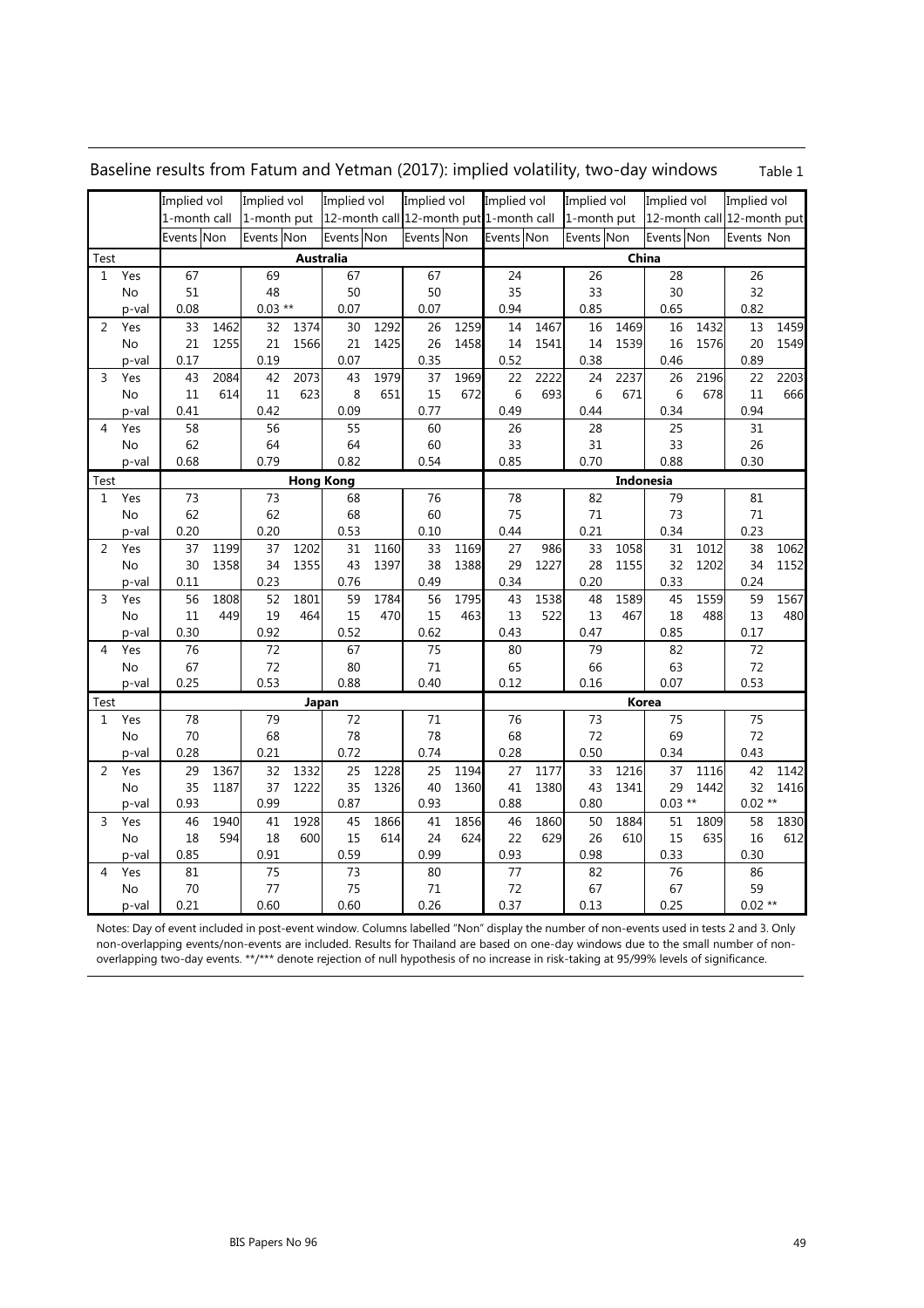| Table 1        |           |                  |      |             |      |                                         |      |             |      |                    |      |             |      |             |      |                            |      |
|----------------|-----------|------------------|------|-------------|------|-----------------------------------------|------|-------------|------|--------------------|------|-------------|------|-------------|------|----------------------------|------|
|                |           | Implied vol      |      | Implied vol |      | Implied vol                             |      | Implied vol |      | Implied vol        |      | Implied vol |      | Implied vol |      | Implied vol                |      |
|                |           | 1-month call     |      | 1-month put |      | 12-month call 12-month put 1-month call |      |             |      |                    |      | 1-month put |      |             |      | 12-month call 12-month put |      |
|                |           | Events Non       |      | Events Non  |      | Events Non                              |      | Events Non  |      | Events Non         |      | Events Non  |      | Events Non  |      | Events Non                 |      |
| Test           |           | <b>Malaysia</b>  |      |             |      |                                         |      |             |      | <b>Philippines</b> |      |             |      |             |      |                            |      |
| $\mathbf{1}$   | Yes       | 97               |      | 105         |      | 99                                      |      | 98          |      | 53                 |      | 52          |      | 51          |      | 51                         |      |
|                | <b>No</b> | 113              |      | 105         |      | 111                                     |      | 113         |      | 63                 |      | 64          |      | 62          |      | 61                         |      |
|                | p-val     | 0.88             |      | 0.53        |      | 0.82                                    |      | 0.87        |      | 0.85               |      | 0.89        |      | 0.87        |      | 0.85                       |      |
| 2              | Yes       | 44               | 643  | 50          | 649  | 38                                      | 631  | 44          | 650  | 23                 | 1012 | 21          | 1036 | 20          | 970  | 22                         | 1014 |
|                | <b>No</b> | 54               | 805  | 51          | 799  | 63                                      | 818  | 58          | 799  | 32                 | 1492 | 31          | 1468 | 35          | 1534 | 32                         | 1490 |
|                | p-val     | 0.50             |      | 0.20        |      | 0.90                                    |      | 0.67        |      | 0.47               |      | 0.61        |      | 0.69        |      | 0.54                       |      |
| 3              | Yes       | 69               | 1020 | 73          | 1024 | 64                                      | 1024 | 69          | 1033 | 35                 | 1614 | 33          | 1617 | 38          | 1606 | 36                         | 1642 |
|                | <b>No</b> | 29               | 349  | 28          | 345  | 37                                      | 332  | 33          | 323  | 20                 | 501  | 19          | 497  | 17          | 457  | 18                         | 417  |
|                | p-val     | 0.85             |      | 0.76        |      | 1.00                                    |      | 0.98        |      | 0.99               |      | 0.99        |      | 0.95        |      | 0.99                       |      |
| $\overline{4}$ | Yes       | 122              |      | 127         |      | 124                                     |      | 127         |      | 69                 |      | 64          |      | 64          |      | 67                         |      |
|                | No        | 115              |      | 110         |      | 115                                     |      | 112         |      | 54                 |      | 59          |      | 57          |      | 54                         |      |
|                | p-val     | 0.35             |      | 0.15        |      | 0.30                                    |      | 0.18        |      | 0.10               |      | 0.36        |      | 0.29        |      | 0.14                       |      |
| Test           |           | <b>Singapore</b> |      |             |      |                                         |      |             |      | <b>Thailand</b>    |      |             |      |             |      |                            |      |
| $\mathbf{1}$   | Yes       | 78               |      | 76          |      | 75                                      |      | 72          |      | 313                |      | 309         |      | 315         |      | 314                        |      |
|                | <b>No</b> | 62               |      | 64          |      | 68                                      |      | 68          |      | 298                |      | 302         |      | 286         |      | 284                        |      |
|                | p-val     | 0.10             |      | 0.18        |      | 0.31                                    |      | 0.40        |      | 0.29               |      | 0.40        |      | 0.13        |      | 0.12                       |      |
| 2              | Yes       | 27               | 1226 | 30          | 1229 | 32                                      | 1174 | 27          | 1152 | 152                | 689  | 150         | 681  | 162         | 694  | 160                        | 723  |
|                | <b>No</b> | 34               | 1343 | 33          | 1340 | 40                                      | 1395 | 40          | 1417 | 151                | 641  | 150         | 649  | 116         | 637  | 120                        | 608  |
|                | p-val     | 0.75             |      | 0.56        |      | 0.63                                    |      | 0.81        |      | 0.74               |      | 0.68        |      | $0.02**$    |      | 0.19                       |      |
| 3              | Yes       | 46               | 1865 | 51          | 1881 | 53                                      | 1843 | 46          | 1862 | 227                | 1003 | 221         | 987  | 231         | 973  | 228                        | 999  |
|                | <b>No</b> | 15               | 607  | 12          | 591  | 19                                      | 568  | 21          | 540  | 76                 | 223  | 79          | 242  | 47          | 229  | 52                         | 200  |
|                | p-val     | 0.57             |      | 0.23        |      | 0.76                                    |      | 0.97        |      | 1.00               |      | 1.00        |      | 0.20        |      | 0.82                       |      |
| 4              | Yes       | 78               |      | 78          |      | 77                                      |      | 79          |      | 306                |      | 311         |      | 284         |      | 288                        |      |
|                | No        | 70               |      | 71          |      | 69                                      |      | 66          |      | 307                |      | 304         |      | 325         |      | 322                        |      |
|                | p-val     | 0.28             |      | 0.31        |      | 0.28                                    |      | 0.16        |      | 0.53               |      | 0.40        |      | 0.96        |      | 0.92                       |      |

Baseline results from Fatum and Yetman (2017): implied volatility, two-day windows (cont) Table 1

Notes: Day of event included in post-event window. Columns labelled "Non" display the number of non-events used in tests 2 and 3. Only non-overlapping events/non-events are included. Results for Thailand are based on one-day windows due to the small number of nonoverlapping two-day events. \*\*/\*\*\* denote rejection of null hypothesis of no increase in risk-taking at 95/99% levels of significance.

# 5. Conclusion

In this paper, we have summarised our work in Fatum and Yetman (2017), where we carried out a country-specific daily data event study analysis of whether official announcements of reserves stocks influence risk-taking in the Asia-Pacific region. Our main risk-taking proxy measure was the implied volatility of currency options. Our results suggest that there is no large effect of reserves accumulation on risk-taking.

There are a number of takeaways for central banks from this work. First, conventional assessments of the costs and benefits of reserves holdings are not missing an important link between reserves and risk-taking that would have the effect of reducing the benefits from holding reserves. Second, if the accumulation of reserves did not materially increase risk-taking, then a reduction in the rate of accumulation – as has been seen in many economies in recent years – may be expected to have relatively benign effects too. Third, but more speculatively, even a substantial decline in reserves in future might be expected to have limited effects on risk-taking as well.

Although the findings are based on negative results, in the sense that there was insufficient evidence to reject the absence of any relationship between reserves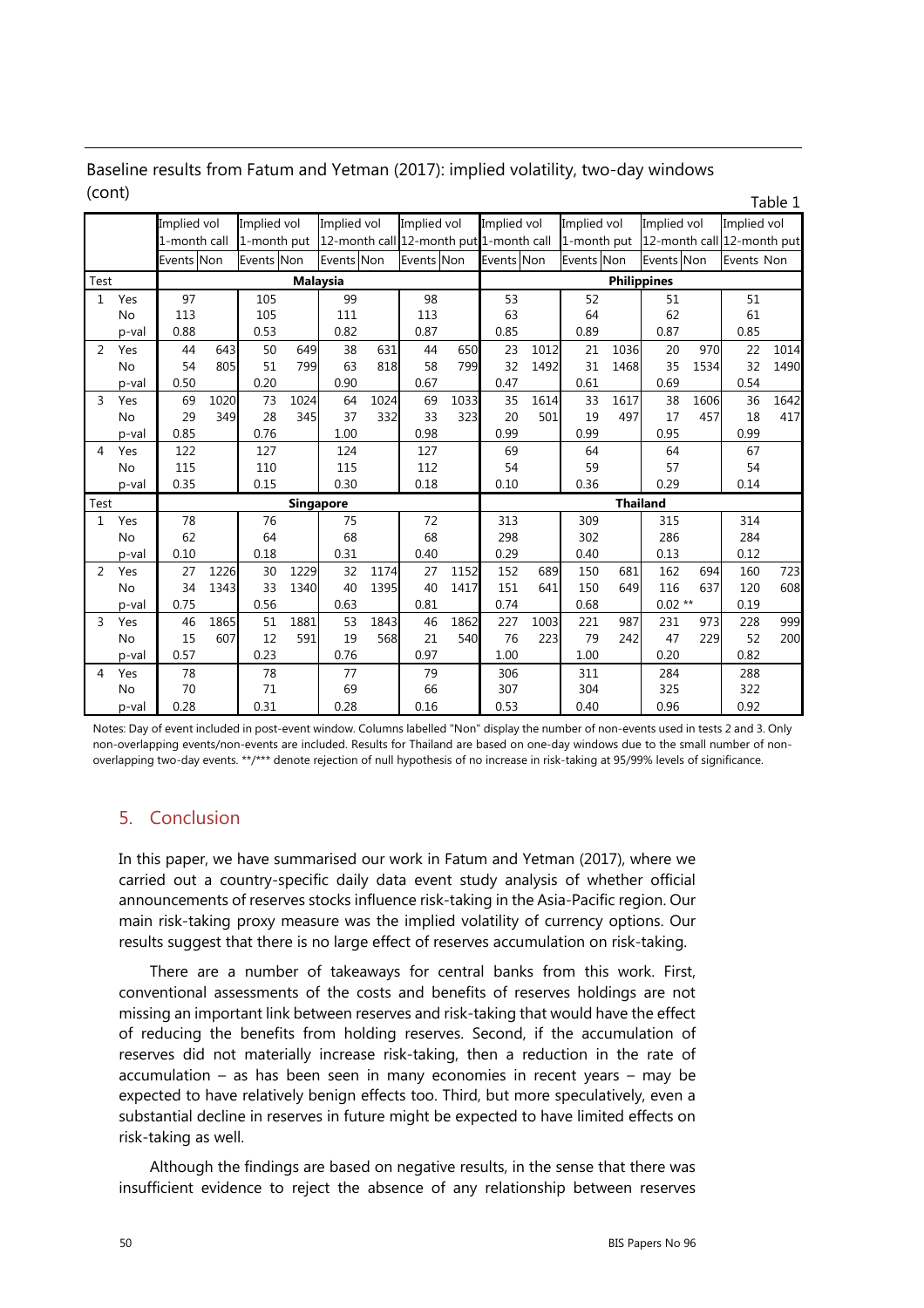accumulation and risk-taking, they are based on numerous tests across multiple specifications and many robustness checks, as well as several different risk-taking measures.

But any such empirical study has limitations. For example, Fatum and Yetman (2017) focused on windows defined in terms of a one- to three-day span, due to data availability. Perhaps that is too long, and misses an immediate market response that dissipates over the trading day. Or perhaps it is too short, and the effects take longer to register in implied volatilities, in which case an event study may be a less-thanideal tool to identify an effect.

Another possibility is that there are sectoral effects that are masked by looking at implied volatility, which is a market price. For example, Cook and Yetman (2012) found that bank equities are less affected by exchange rate changes the larger is the stock of foreign currency reserves. Suppose increased reserves increased risk-taking by banks, but that this was either offset by decreased risk-taking elsewhere or masked by a lack of change in other sectors of the economy. Given the crucial role of the banking sector in the economy, such a change in the sectoral composition of overall risk-taking would be of first-order importance for policymakers, even if there were no effect on the market price of risk.

#### References

Amstad, M and F Packer (2015): "Sovereign ratings of advanced and emerging economies after the crisis", *BIS Quarterly Review*, December, pp 77–91.

Baba, N and I Shim (2010): "Policy responses to dislocations in the FX swap market: the experience of Korea", *BIS Quarterly Review*, June, pp 29–39.

 $-$  (2014): "Dislocations in the won-dollar swap markets during the crisis of 2007– 2009", *International Journal of Finance and Economics*, vol 19, no 4, pp 279–302.

Berkman, A and E Cavallo (2009): "Exchange rate policy and liability dollarization: what do the data reveal about causality?", *IMF Working Paper*, no 07/33.

Bonser-Neil, C and G Tanner (1996): "Central bank intervention and the volatility of foreign exchange rates: evidence from the options market", *Journal of International Money and Finance*, vol 15, no 6, pp 853–78.

Burnside, C, M Eichenbaum and S Rebelo (2004): "Government guarantees and selffulfilling speculative attacks", *Journal of Economic Theory*, vol 119, no 1, pp 31–63.

Caballero, R and A Krishnamurthy (2000): "International liquidity management: sterilization policy in illiquid financial markets", *NBER Working Paper*, no 7740.

——— (2004): "Smoothing sudden stops", *Journal of Economic Theory*, vol 119, no 1, pp 104–27.

Chutasripanich, N and J Yetman (2015): "Foreign exchange intervention: strategies and effectiveness", *BIS Working Papers*, no 499.

Cook, D and J Yetman (2012): "Expanding central bank balance sheets in emerging Asia: a compendium of risks and some evidence", in "Are central bank balance sheets in Asia too large?", *BIS Papers*, no 66, pp 30–75.